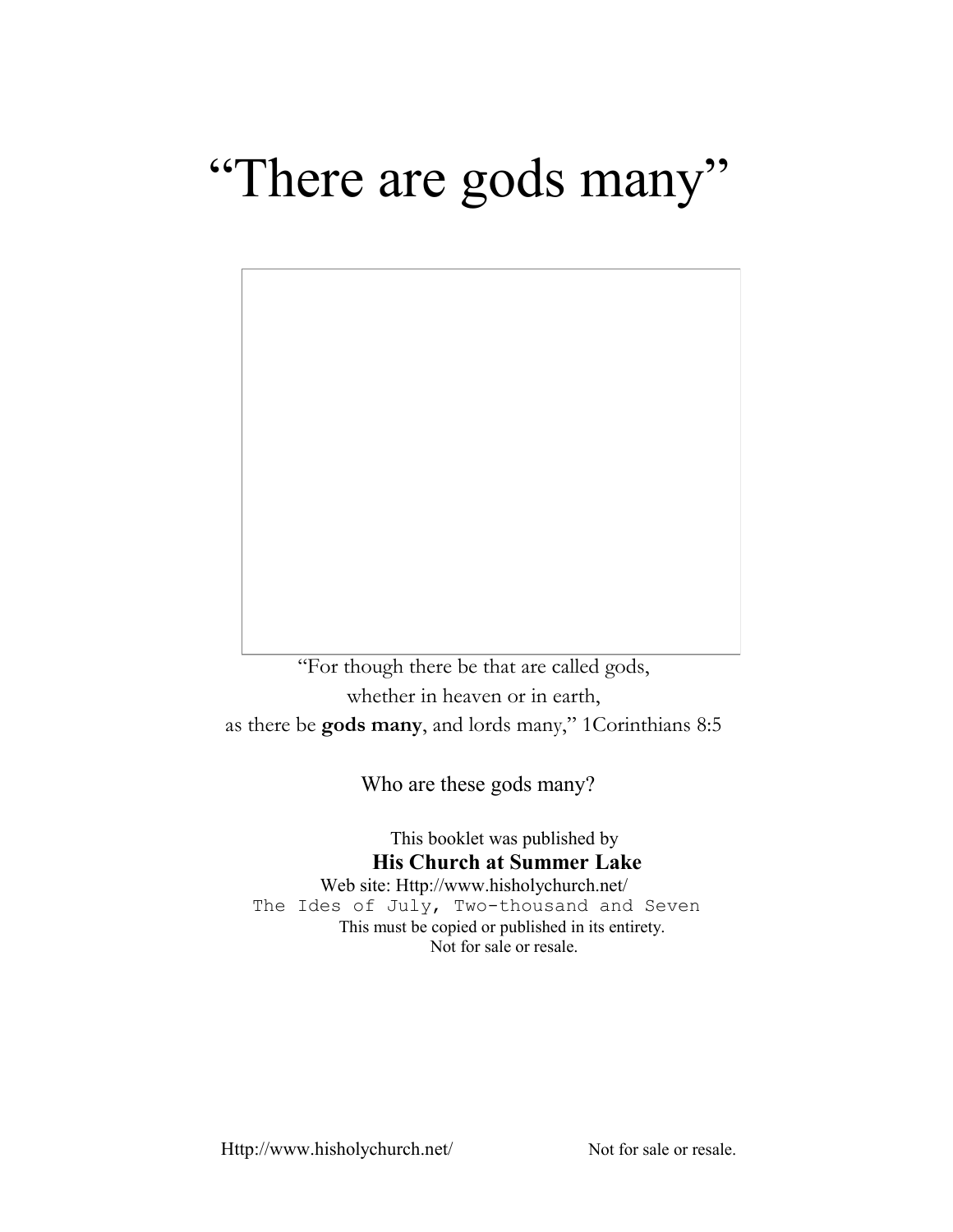## His Holy Church Dedicated to the service of the Lord.

"For God doth know that in the day ye eat thereof, then your eyes shall be opened, and ye shall be as gods, knowing good and evil." (Genesis 3:5 )

"Thou shalt have no other gods before me." (Exodus 20:3)

"And yet they would not hearken unto their judges, but they went a whoring after other gods, and bowed themselves unto them: they turned quickly out of the way which their fathers walked in, obeying the commandments of the LORD; [but] they did not so... And it came to pass, when the judge was dead, [that] they returned, and corrupted [themselves] more than their fathers, in following other gods to serve them, and to bow down unto them; they ceased not from their own doings, nor from their stubborn way." (Judges 2:17...19)

"Howbeit then, when ye knew not God, ye did service unto them which by nature are no gods." (Galatians 4:8)

"Jesus answered them, Is it not written in your law, I said, Ye are gods?" (John 10:34)

"Thou shalt make no covenant with them, nor with their gods." (Exodus 23:32)

"For this [is] the covenant that I will make with the house of Israel after those days, saith the Lord; I will put my laws into their mind, and write them in their hearts: and I will be to them a God, and they shall be to me a people:

And they shall not teach every man his neighbor, and every man his brother, saying, Know the Lord: for all shall know me, from the least to the greatest." (Hebrews 8: 10,11)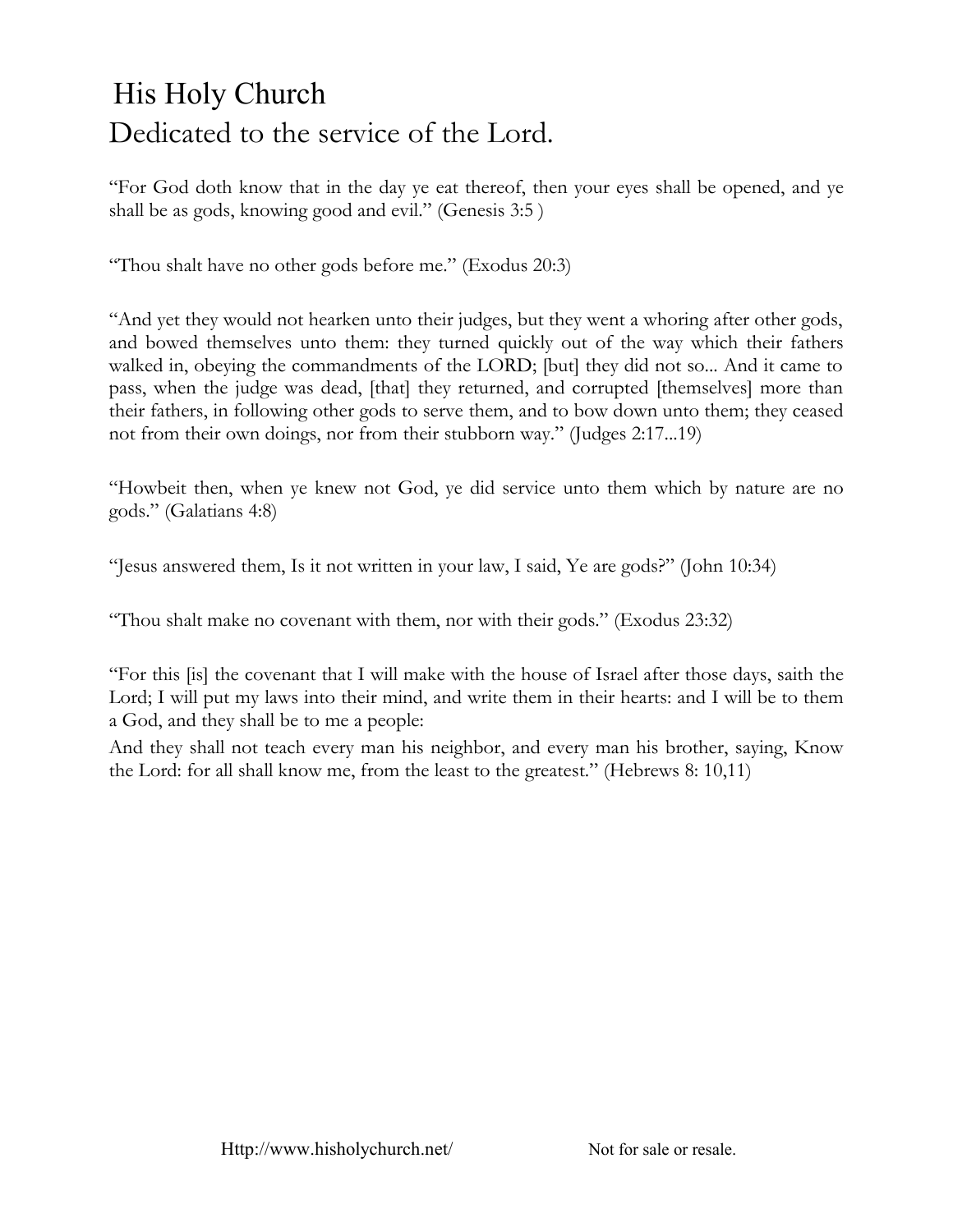#### *There be gods Many*

"For though there be that are called gods, whether in heaven or in earth, (as there be **gods many**, and lords many,)" 1Corinthians 8:5

What is Paul talking about when he says there are "gods many"? People today who believe in a superior being that has brought about creation use the term to reference the creator of mankind. Besides the New Testament we can see that in the Old Testament, ancient history, and even modern language the term *god* often referred to a man.

"And Joseph said unto them, Fear not: for [am] I in the place of **God**?" Genesis 50:19

Here in Genesis, Joseph asks if he is in the place of a god? He had the power of judgment, but left that judgment to God the Father and forgave his brothers.

In the Old Testament, the words "gods" and "God" are both translated from the single Hebrew word *elohiym*, defined "rulers, judges" and "applied as deference to magistrates" according to the Strong's Concordance.

*Elohiym* is even translated *judges.*

In Exodus 21 "if the servant shall plainly say, I love my master" and choose to serve him, "then his master will bring him unto the judges". We also see in Exodus 22 that Moses uses it when he is talking about men judging matters of guilt and innocence in cases of robbery of personal property.[1](#page-2-0)

Even in 1st Samuel 2:25 we see the word *elohiym* translated *judge* when speaking about men judging other men.

"If one man sin against another, the **judge** shall judge him: but if a man sin against the LORD, who shall entreat for him? Notwithstanding they hearkened not unto the voice of their father, because the LORD would slay them."

The word was used by the Israelites to refer to men amongst their own people, men that had the right to judge certain matters of guilt and innocence.

Were other men called gods?

Joshua gives a choice in chapter 24 verse 15, "'And if it seem evil unto you to serve the LORD, choose you this day whom ye will serve; whether the gods which your fathers served that [were] on the other side of the flood, or the gods of the Amorites, in whose land ye dwell: but as for me and my house, we will serve the LORD. And the people answered and said, 'God forbid that we should forsake the LORD, to serve other gods."

What are or who are those gods? No one serves stone. Stone statues were just the symbol of men who were the ruling judges of other men. Men who exercise authority over the service of others, making rules.

Exodus 22:28 tells us that, "Thou shalt not revile the gods, nor curse the ruler of thy people."

In the New Testament, the words "God" and "gods" is translated from the Greek word *theos*, which figuratively means "a magistrate."[2](#page-2-1)The word "god" specifies an office and means a "ruling judge". It was a title used to address men who have a right to exercise authority or judgment in courts of law. To realize that, at the time of Christ, you would address a judge in a Hebrew, Roman, or Greek court as god should change the entire way you read your modern Bibles. This is why there are "gods many."

"But to us [there is but] one God, the Father, of whom [are] all things, and we in him; and one Lord Jesus Christ, by whom [are] all things, and we by him."[3](#page-2-2) The Kingdom of God is unique because, having

<span id="page-2-0"></span><sup>1</sup> Then his master shall bring him unto the judges; he shall also bring him to the door, or unto the door post; and his master shall bore his ear through with an aul; and he shall serve him for ever. Ex 21:6 and If the thief be not found, then the master of the house shall be brought unto the judges, to see whether he have put his hand unto his neighbour's goods. For all manner of trespass, whether it be for ox, for ass, for sheep, for raiment, or for any manner of lost thing, which another challengeth to be his, the cause of both parties shall come before the judges; and whom the judges shall condemn, he shall pay double unto his neighbour. Exodus 22:8-9

<span id="page-2-1"></span><sup>2</sup> Strong's Concordance.

<span id="page-2-2"></span><sup>3</sup> 1 Corinthians 8:6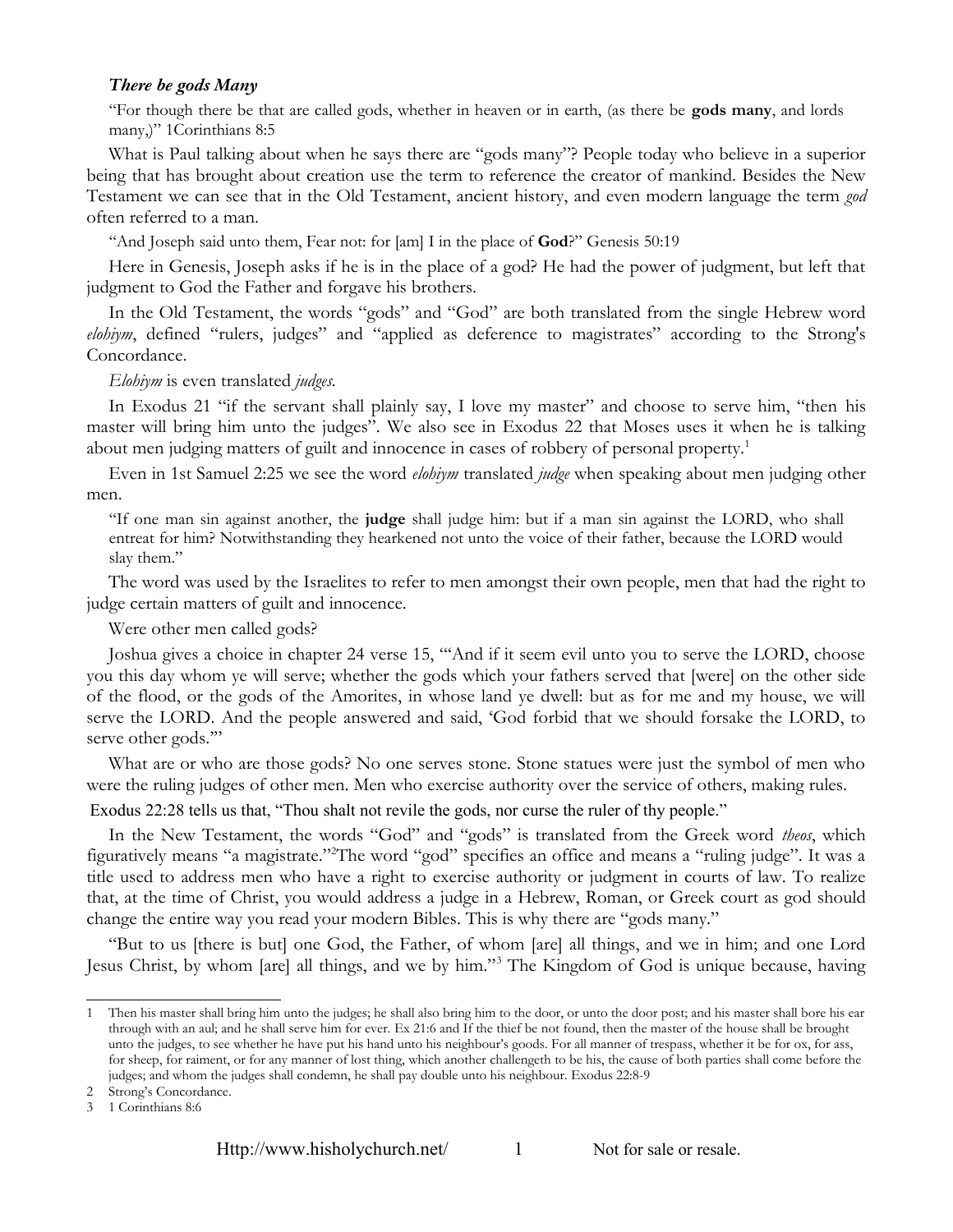one God, Jesus told us: "...The kings of the Gentiles exercise lordship over them; and they that exercise authority upon them are called benefactors. But ye shall not be so: but he that is greatest among you, let him be as the younger; and he that is chief, as he that doth serve."<sup>[4](#page-3-0)</sup>

His appointed government did not force the contributions of the people, but as Paul said, was bound together by charity according to the perfect law of liberty.

"Jesus answered them, Is it not written in your law, I said, Ye are gods?" John 10:34

What He is saying is that each of us is a god, or ruling judge, of our own choices and action, but we are not gods of other men or our neighbors. We should not rule over men, nor should we make men rulers over us, but we should remain free souls under God, The Father.

If we do the things Jesus says and obey God's commandments, then we shalt have no other gods ruling over us.<sup>[5](#page-3-1)</sup> But, if we make covenants,<sup>[6](#page-3-2)</sup> swear oaths<sup>[7](#page-3-3)</sup>, pray to other fathers on earth to obtain benefits<sup>[8](#page-3-4)</sup> or break God's laws,<sup>[9](#page-3-5)</sup> then we will go under the powers<sup>[10](#page-3-6)</sup> of the gods of men and their rulers.

"For though there be that are called gods, whether in heaven or in earth, (as there be gods many, and lords many,)" 1 Corinthians 8:5

In the days of Jacob and Egypt, Joseph's brothers delivered their brother into bondage as a result of their own selfishness, envy and covetous hearts. Had they not done this Joseph's relation with God would have revealed to them the coming events and they, not Egypt would have prepared for the famine. The sons of Jacob would have become wealthy among nations. Instead they cast the source of their own salvation into a pit.

Because of their straying from the righteousness of God they were delivered into bondage. This bondage grew until the powers of Egypt through the subtleties of the state brought heavy burdens on their bondage.

They weren't slaves as we often think of slavery but 2.5 months out of the year they labored for the government of Pharaoh. This would be called a corvee system of statutory labor. It was an excise or tribute tax upon the sweat of men's brows. All the gold and silver was in the treasuries of the government which meddled heavily into the family life of Israel, abortion was encouraged. The people only had a legal title to their land, animals and labor.

God eventually arranged that Moses was able to redeem the people and bring them out of this bondage. They were given the gold and silver [an honest money system] replacing their interest bearing scarabs. They got their animals and families back and once they learned the ways of the God they obtained some land of their own.

Today, the average laborer in the United States works to pay off his corvee obligation to the government. Through the graduated income tax, crafts of state, this amounts to more than 5 months of labor out of each year. The people no longer actually own their land, having a mere legal title, and pay a annual use tax just to remain in their homes. All the gold and silver is in the hands of the civil and commercial powers and the people use a fluctuating system of interest bearing notes.

"Then shall the cities of Judah and inhabitants of Jerusalem go, and cry unto the gods unto whom they offer incense: but they shall not save them at all in the time of their trouble." Jeremiah 11:12

How did all this happen and what is the hope of our redemption? Can we learn anything from history of Rome at the time of Jesus? They were very good at borrowing from other nations, including Egypt. Rome

<span id="page-3-0"></span><sup>4</sup> Luke 22:25, Matthew 20:25, Mark 10:42..

<span id="page-3-1"></span><sup>5</sup> "Thou shalt have no other gods before me." (Exodus 20:3)

<span id="page-3-2"></span><sup>6</sup> "Thou shalt make no covenant with them, nor with their gods." (Exodus 23:32) and Deuteronomy 7:2

<span id="page-3-3"></span><sup>7</sup> Matthew 5:34... :James 5:12

<span id="page-3-4"></span><sup>8</sup> After this manner therefore pray ye: Our Father which art in heaven, Hallowed be thy name." (Matthew 6:9). "And call no [man] your father upon the earth: for one is your Father, which is in heaven." (Matthew 23:9)

<span id="page-3-5"></span><sup>9</sup> "If ye love me, keep my commandments." (John 14:15)

<span id="page-3-6"></span><sup>10</sup> "Let every soul be subject unto the higher powers. For there is no power but of God: the powers that be are ordained of God." (Romans 13:1) "All things are lawful unto me, but all things are not expedient: all things are lawful for me, but I will not be brought under the power of any." (1 Corinthians 6:12)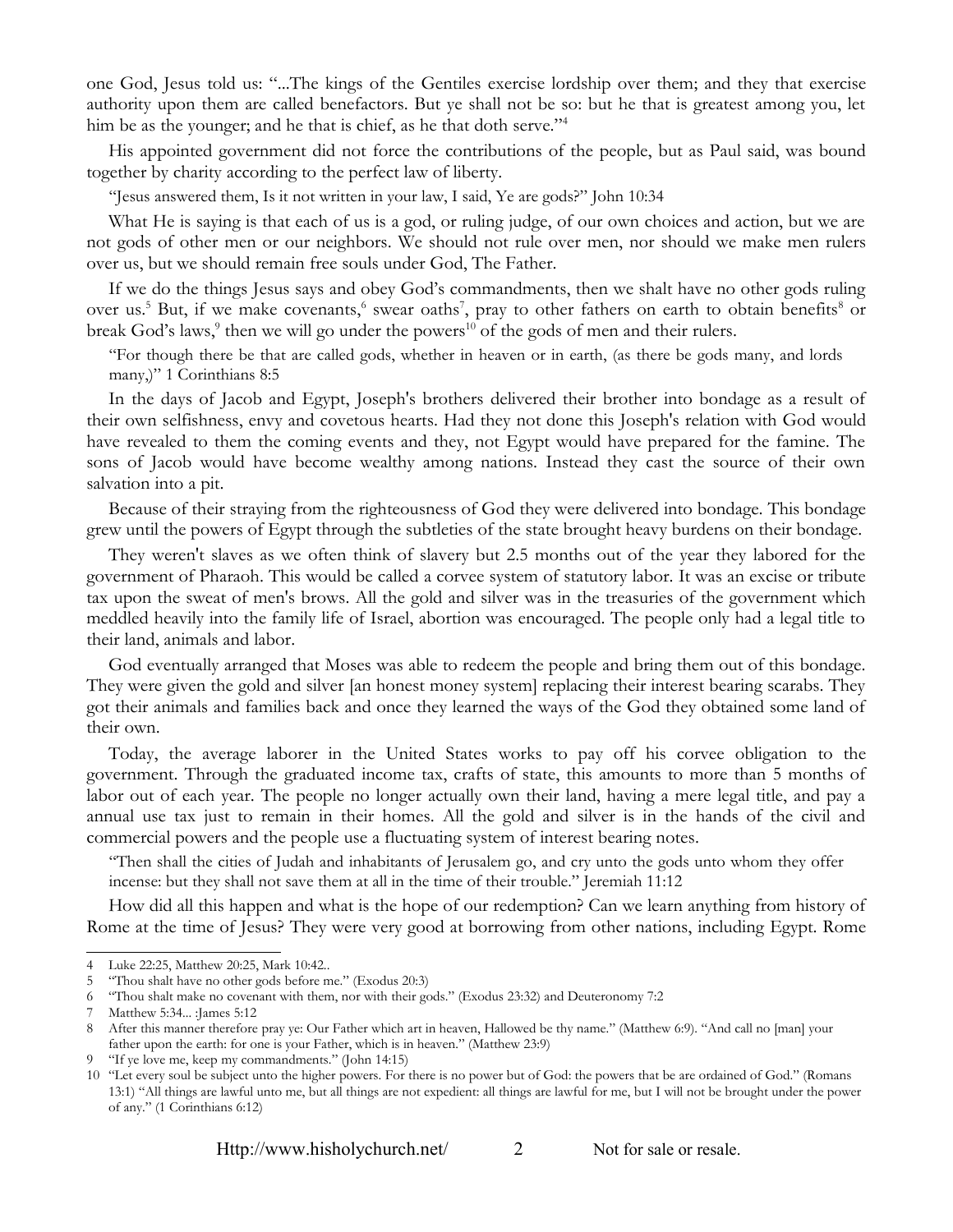had been a Republic, it also had strong commercial interests which had come to power after their major civil war.

Rome was doing much the same as Egypt after it had been invited into Judea by two brothers fighting over the kingdom. Rome had not conquered Judea, not yet, but they were spreading their commercial influence, civil methodology and system of corvee through commerce and trade. Rome had formed sort of an international peace keeping force to maintain order. Their presence in Judea was mainly to resolve civil and political disputes concerning who would be King. Their strong commercial interest, which always requires stable government and a compliant population, supplied their incentive.

Rome recognized Jesus as King and Jesus as king redeemed the people from their Roman involvement, if they would learn his ways. Jews and others who prescribed to the perfect law of liberty established by the government of servants appointed by Jesus became known in history as Christians while those who denounced Jesus as King and continued in apostasy were conquered and destroyed at the fall of Jerusalem. An exodus took place at the destruction of Jerusalem and during much of the persecution of the followers of Christ. These people who we call Christians were mostly Jews and Israelites as well as others who formed the political Kingdom of Jesus and therefore God on earth. His Kingdom was unique in history because it is not like the Kingdoms of the Gentiles or Nations. It is often over-looked because few know what the Kingdom of Heaven looks like. And there are factions that would not want you to truly understand God's Kingdom on earth and therefore they choose to keep it a "Mystery".

In Gibbon's Rise and Fall of the Roman Empire, he praised "the union and discipline of the Christian republic." He also pointed out that "it gradually formed an independent and increasing state in the heart of the Roman Empire."

Romans knew what a republic was having formed one in 500 BC after they drove our the Tarquinian Kings. They fashioned it after the early patriarch of Israel. The word *Republic* comes from the Latin idiom Libera Res Public, Free from Things Public.

#### Republic vs. Democracy

But alas as history repeats itself they too eventual went under a king type dominion.

In 29 B.C. Gaius Octavianus marched into Rome as the *savior* of the Republic and was given the title of Augustus by the Senate. He was then legally granted the position Emperator, under constitutional forms and limitations by an electoral college composed of the Senate, the Conscripted Fathers, or *Conscripti Patres*. Emperator means the 'commander in chief' [Emperator, emperatoris m. commander in chief Collins L.E. Dict. '62.] of all military and naval forces, for a period of ten years. He could set foreign policy and establish treaties. Each year he could also be elected consul (chief executive officer, Principas Civitas, the First Citizen or President, His wife was Principa Femina, the first lady). By this office Britannica calls him the President of Rome ["Thus the republic was restored under the presidency of its 'first citizen' (princeps civitatis)."[11](#page-4-0)

The third office he requested was ApoTheos (literally the beginner of gods which means the appointor of magistrate ). Each of these offices required swearing another binding oath of office.

Augustus as Emperator had dropped his position of Consul of Rome for almost 18 years while he settled disputes as a sort of combination N.A.T.O, U.N. and U.S. military force all rolled into one. He kept banking, trade and commerce prospering throughout the world and received great praise and adoration for the accomplishment.

Today, the president of the US is the Commander in Chief of the military, the Emperor. As first citizen he is the chief executive officer called the President. He also can appoint federal justices throughout the federal empire, who then sits as *theos* or judges or gods of its citizenry.

"'Civil Law,' 'Roman Law' and 'Roman Civil Law' are convertible phrases, meaning the same system of

<span id="page-4-0"></span><sup>11</sup> Encyclopedia Britannica Vol 2, p. 687, '53..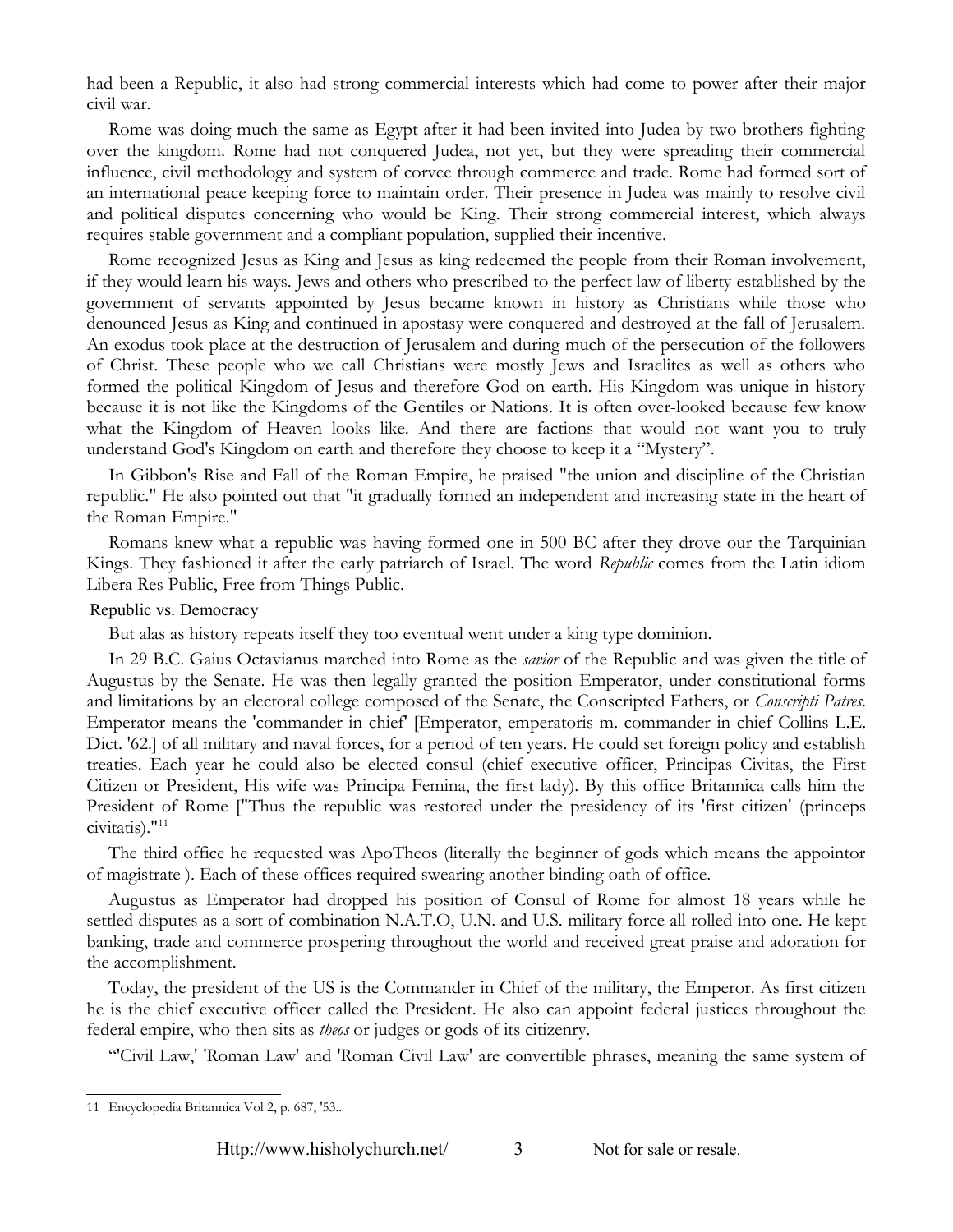#### jurisprudence."<sup>[12](#page-5-0)</sup>

Welcome to Rome, again.

In the Old Testament the words "gods" and "God" are translated from the single word 'elohiym in the plural. 'Elohiym is defined "rulers, judges" and "occasionally applied as deference to magistrates" while in the New Testament the word God is translated from the Greek word *theos* which figuratively means "a magistrate." Check your concordance.

To realize that at the time of Christ you would address a judge in a Hebrew, Roman or Greek court as *god* should change the entire way you read your modern Bibles.

The emperors were often referred to as gods using the words Apo Theos. This was not because any one believed that they created heaven and earth but because they were the chief magistracy and ruler of the people appointing judges throughout the empire.

The president of the United States is also granted this office or title. We do not always read it in its Greek form but we can.

It is not so strange to think of the Roman Emperors as *gods* when you realize that George Washington himself was deified in the ceiling of the Capital dome. "Across the Dome's eye, 180 feet above the floor, spreads a gigantic allegorical painting by the Italian artist Constantino Brumidi. The painting depicts the 'Apotheosis,' or glorification, of George Washington. Surrounding Washington in sweeping circles are delicately colored figures--some 15 feet tall. They include gods and goddesses [among them Ceres, Vulcan, Mercury, Neptune, Minerva and 13 State goddesses] pictured as protectors of American ideals and progress."[13](#page-5-1)

So, the dog does return to the vomit and the pig to the mire and history repeats itself. Jesus came to redeem us spiritually and in truth.

"Then goeth he, and taketh with himself seven other spirits more wicked than himself, and they enter in and dwell there: and the last [state] of that man is worse than the first. Even so shall it be also unto this wicked generation." Matthew 12:45

History has repeated itself again and you are delivered into bondage. The redemption of Jesus still stands in the world today both in spirit and in truth but one must knock and the door shall be opened.

"Redemption is deliverance from the power of an alien dominion and the enjoyment of the resulting freedom. It involves the idea of restoration to one who possesses a more fundamental right or interest. The best example of redemption in the Old Testament was the deliverance of the children of Israel from bondage, from the dominion of the alien power in Egypt."[14](#page-5-2)

Consider the word *god* now that we see it as an office and men can choose or not to have other gods before them.

If men make such foolish choices, then God may hold them accountable to the gods they have chosen for themselves.

"Thou shalt not revile the gods, nor curse the ruler of thy people." Ex 22:28

The Greek word for "god" may appear as *Theos*, *Theon* and *Theoi*. Greek and Latin are inflected languages and have different endings depending on how they are used in the sentence. That does not change the meaning of the word. The case of the word or a different grammatical role within a sentence will produce a different ending to the word. "The God" tells you something, but I could be saying "the God" of the Amalaks or "the God" of Abraham. You can add articles or create phrases, but again the word's meaning remains the same which is "ruling judge". It was used every day in the Bible to denote a person who had the power to judge *good and evil* for you.

<span id="page-5-0"></span><sup>12</sup> Black's 3rd p 332.

<span id="page-5-1"></span><sup>13</sup> "We, the People" "The Story of the United States Capitol" by the United States Capitol Historical Society, Washington D.C., Library of Congress catalog number 65-20721.

<span id="page-5-2"></span><sup>14</sup> Zondervan's Pictorial Encyclopedia of the Bible.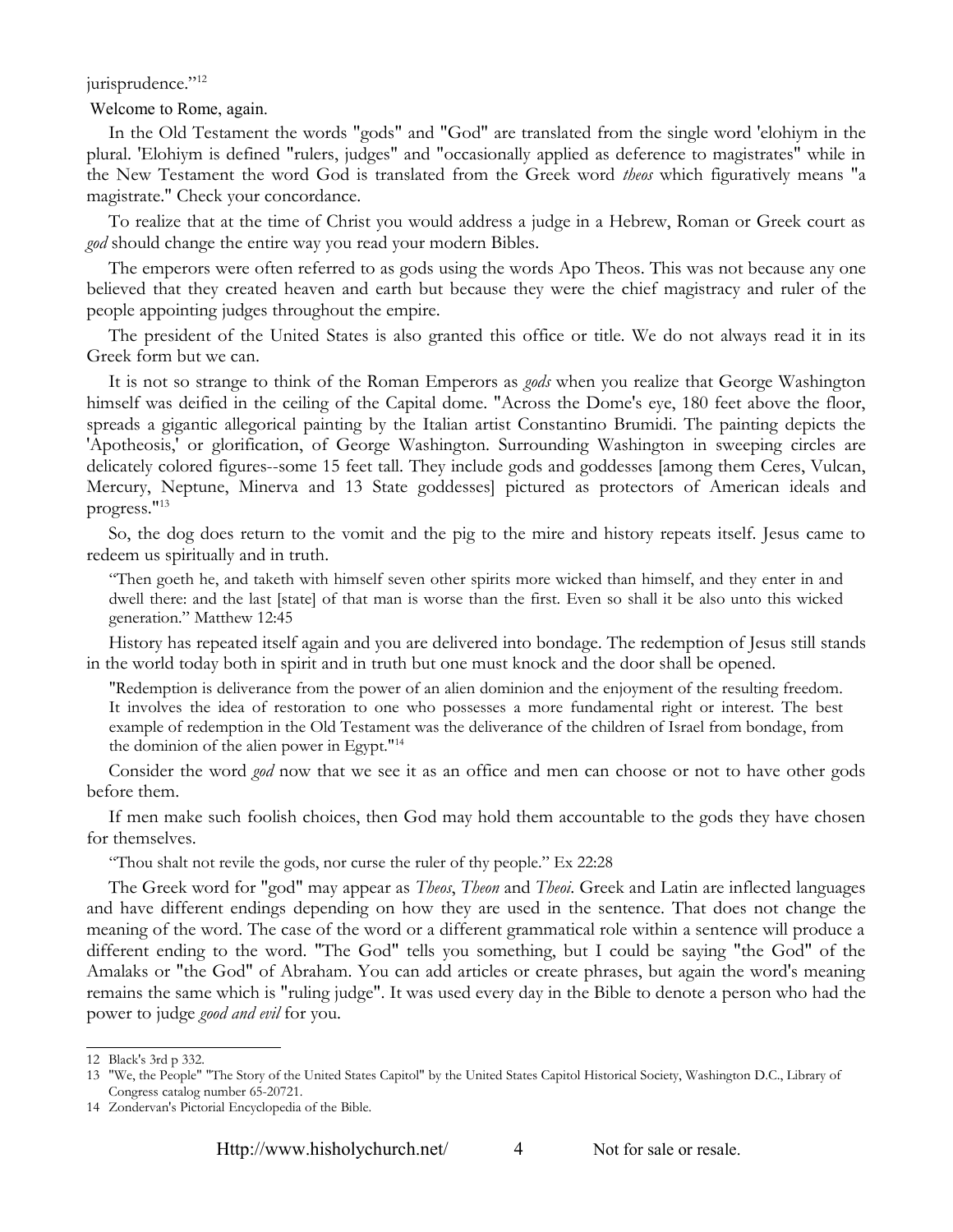We should not make gods of men but we often do by making covenants with men and their "ruling judges" usually for granted benefits or protection, and by application, oath, and participation in schemes of social welfare.

#### The "gods of the city"

"In which time Moses was born, and was exceeding fair, and nourished up in his father's house three months: And when he was cast out, Pharaoh's daughter took him up, and nourished him for her own son." (Acts 7:19, 21)

What do they mean *exceeding fair*?

*Fair* is from the word *asteios* which in the original form was *astu* (a city). Here it is a form that mean "of the city" or civil authority of government. The word is only used in reference to Moses in the Bible, but it is another Greek word found in the text which is a key to understanding the author in this context. Of the over 1300 times it appears in the New Testament this word is translated "God" or "gods". Yes, Moses was a *god* and had the power to rule over his brothers with executorial judgment as a *god of the city*.

All *god* or *gods* means is that he had the right to judge and rule according. Theos means *ruling judge* and was used every day through out the empire as an address for the appointed judges of Rome. The same can be said of the judges of Israel at the time of Jesus who were addressed also as *god*.

Moses had the right to judge, but did not want to take it for he despised the force that is required in such power and fled from it as Lemech and Cain should have done. The same could be said for Jesus and of course Peter and the husband and wife who lied about the land they sold. It was their money but they lied and were punished by the Holy Spirit, not Peter for he could not act as the princes of the Gentiles would if you cheated on your income taxes. Moses too showed this holy restraint in the case of Dathan and Abiram who could have been judged by Moses but he left judgment to God the Father for vengeance is mine saith the LORD.

In god men may trust, but we must always ask which god for there are gods many.

"But to us [there is but] one God, the Father, of whom [are] all things, and we in him; and one Lord Jesus Christ, by whom [are] all things, and we by him." 1 Corinthians 8:6

We should 'accept no substitute' god or father upon the earth, but God the Father who is in heaven. Yet, men do pray to other men for their salvation. Those are the men who often rule the people.

"The people always have some champion whom they set over themselves and nurse into greatness... This and no other is the root from which a tyrant springs; when he first appears he is a protector."<sup>[15](#page-6-0)</sup> These protectors often call themselves benefactors and by their welfare they snared back into some form of servitude where the people become human resources to be used up for the whim of the despots and tyrants.

These benefactors become the gods of our society where we pray to them for our civil and temporal salvation. Since their benefits are provided at the expense of our neighbor by the exercising authority of these gods our souls are soon altered by our rejection<sup>[16](#page-6-1)</sup> of God's way of charity and love and we are returned to the bondage of Egypt.

It has been the practice of men to invent religions, surround them with mysterious rituals and complex doctrines for the purpose of justifying our selfishness and sin. While we covet our neighbors goods through the agency of governments we create with our own hands we ourselves are delivered into the net<sup>[17](#page-6-2)</sup> of our own making.

Salvation is not dependent upon hollow professions of faith, self serving designer doctrines or dissembling adoration. Our verbal or melodic praises do not impress God.

<span id="page-6-0"></span><sup>15</sup> Socrates quoted by Plato from The Republic, bk. 8, sect.. 565:

<span id="page-6-1"></span><sup>16</sup> "And the LORD said unto Samuel, Hearken unto the voice of the people in all that they say unto thee: for they have not rejected thee, but they have rejected me, that I should not reign over them." (1 Samuel 8:7)

<span id="page-6-2"></span><sup>17</sup> "My son, if sinners entice thee, consent thou not... Cast in thy lot among us; let us all have one purse:.. For their feet run to evil... in vain the net is spread ... they lay wait for their [own] blood; they lurk privily for their [own] lives." (Proverbs 1:10-18)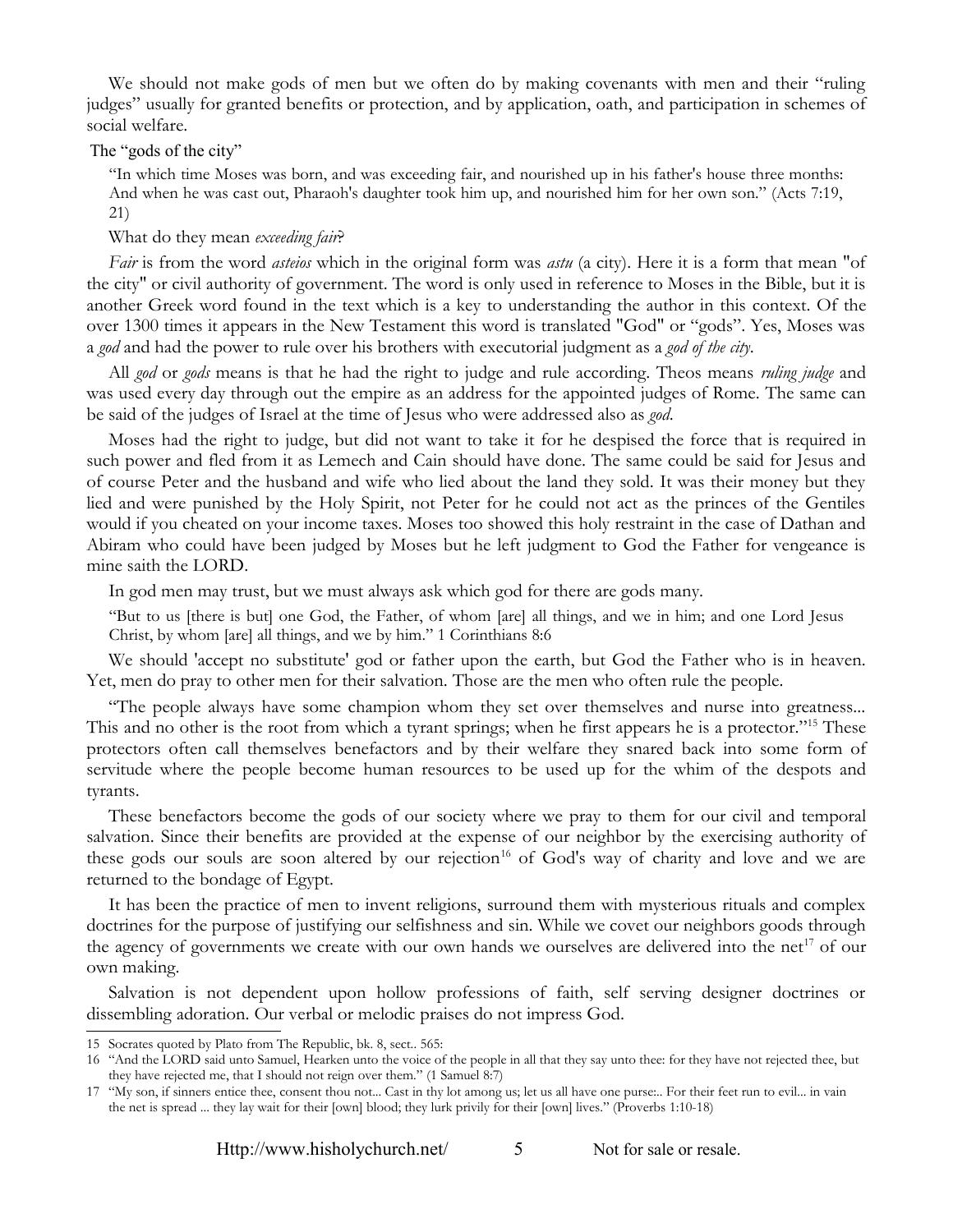"Not every one that saith unto me, Lord, Lord, shall enter into the kingdom of heaven; but he that doeth the will of my Father which is in heaven." Matthew 7:21

Christ and His apostles were doers of the word. Their faith gave them spiritual motivation. To understand how Christ, His apostles, and His Church were turning the world upside down, may require us to turn some of our modern religious beliefs upside down---or throw them out all together.

"...certain men crept in unawares, who were before of old ordained to this condemnation, ungodly men, turning the grace of our God into lasciviousness, and denying the only Lord God, and our Lord Jesus Christ." Jude 1:4

What is Proverbs 23 telling us when it says, "When thou sittest to eat with a ruler, consider diligently what [is] before thee: And put a knife to thy throat, if thou [be] a man given to appetite. Be not desirous of his dainties: for they [are] deceitful meat"?

What did Jesus mean when he told us to pray (apply) to our Father in Heaven and "call no man father upon the earth"?

Why did Paul in Romans 11:9 repeat David's warning from Psalms 69:22, "...Let their table be made a snare, and a trap, and a stumblingblock, and a recompense unto them:"? David knew "*that which should have been* for *their* welfare, [would] *become* a trap"?

The kingdom of God binds men together by faith, hope, and charity.<sup>[18](#page-7-0)</sup> The apostles, like Gideon,<sup>[19](#page-7-1)</sup> would not rule over the people. Moses led the people out of bondage, to a place where there were no kings who exercised authority one over the other. Ministers of God are titular leaders of a peculiar people. They are not like Nimrod or Caesar.

 Edward Gibbon praised "the union and discipline of the Christian republic" in his book *The Decline and Fall of the Roman Empire,* and explained that the Church "gradually formed an independent and increasing state in the heart of the Roman Empire."[20](#page-7-2) The Christian state was different.

Christians were told to "Obey the government, for God is the one who has put it there. There is no government anywhere that God has not placed in power." then why were Christians persecuted by governments? Why were they accused of *saying that there is another king, one Jesus*? [21](#page-7-3) God instituted the government of the apostles, man instituted the government of Caesar.

"Render therefore to all their dues: tribute to whom tribute [is due]; custom to whom custom; fear to whom fear; honour to whom honour. Owe no man any thing, but to love one another: for he that loveth another hath fulfilled the law." Romans 13:7,8

Why do you owe Caesar at all? How is it that you are under tribute, when we are told that, "The hand of the diligent shall bear rule: but the slothful shall be under tribute"? (Pr 12:24)

Governments of men are created by men. The righteous power of government to tax the people comes from the people by consent. When the *voice of the people* called for a leader who could rule over them in the days of Samuel, the election of the people was a rejection of God.

The people had lived without such authoritarian benefactors for centuries, $^{22}$  $^{22}$  $^{22}$  but they were now doing evil and rejecting God, because they were tired of taking on the responsibility of protecting one another, of loving their neighbor as themselves.

 When the people called to the prophet Samuel to swear in a ruler to appoint judges, make laws, and to lead them in battle, that was an evil thing because God said they were rejecting Him. Before that the welfare of the people was attended to by the people and for the people through the charity and hope of the people.<sup>[23](#page-7-5)</sup> Churches were a part of this system of daily ministration to the needy of society. This was the *pure religion*<sup>[24](#page-7-6)</sup> of loving your neighbor as yourself.

<span id="page-7-0"></span><sup>18</sup> "And now abideth faith, hope, charity, these three; but the greatest of these [is] charity." 1 Corinthians 13:13

<span id="page-7-1"></span><sup>19</sup> "And Gideon said unto them, I will not rule over you, neither shall my son rule over you: the LORD shall rule over you." (Judges 8:23)

<span id="page-7-2"></span><sup>20</sup> Rousseau and Revolution, Will et Ariel Durant p.801. fn 83 Heiseler, 85.

<span id="page-7-3"></span><sup>21</sup> Acts 17:6, 7

<span id="page-7-4"></span><sup>22</sup> "In those days [there was] no king in Israel, [but] every man did [that which was] right in his own eyes." (Judges 17:6)

<span id="page-7-5"></span><sup>23</sup> Then John Wycliffe introduced his translation of the Bible in 1382 with the words, "This Bible is for the Government of the People, by the People, and for the People."

<span id="page-7-6"></span><sup>24</sup> "Pure religion and undefiled before God and the Father is this, To visit the fatherless and widows in their affliction, [and] to keep himself unspotted from the world." Ja. 1:27